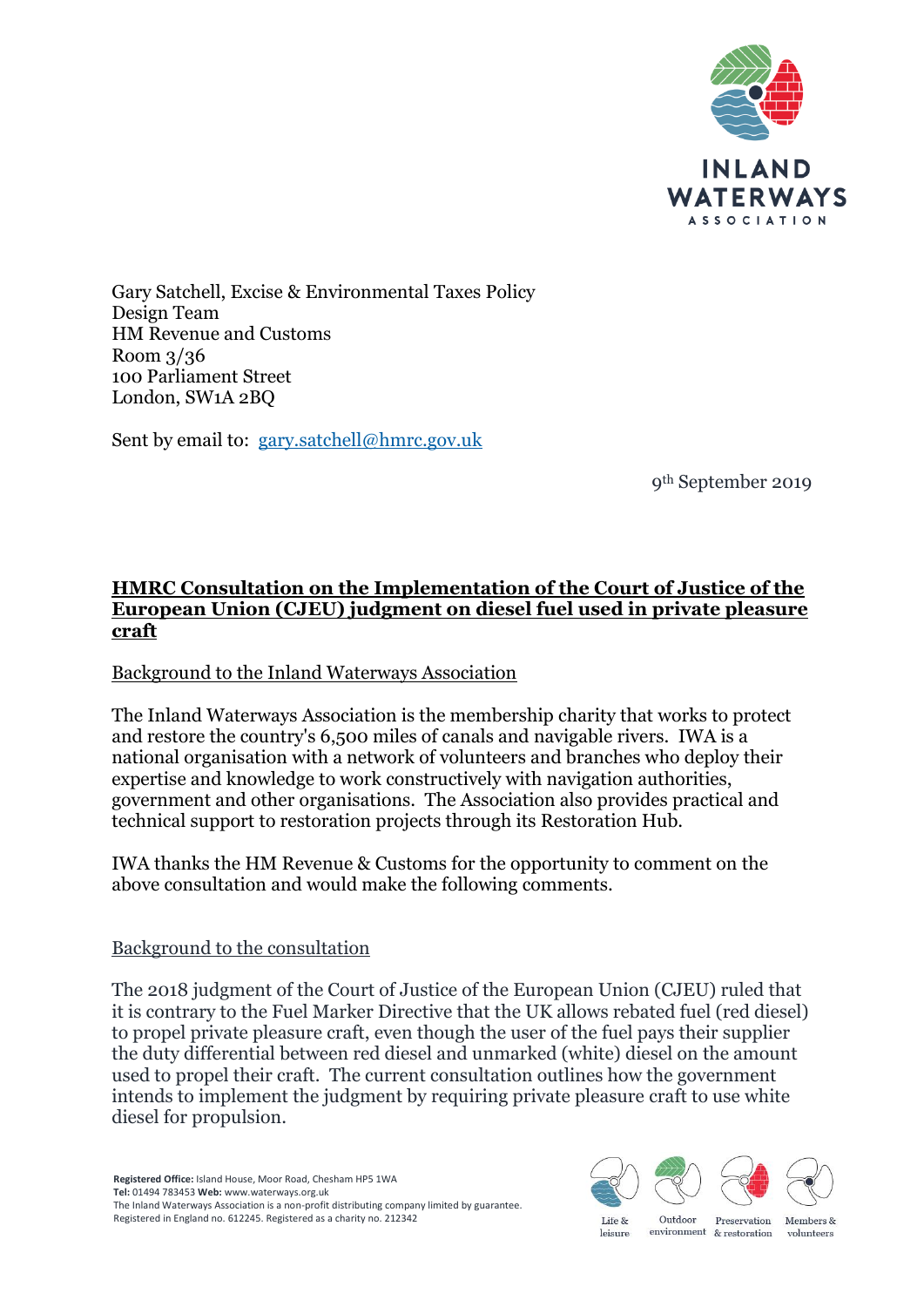The implementation of the ruling would mean the end of the use of red diesel for any leisure boating. Whilst red diesel could continue to be used for heating, it would have to be in a separate tank, and there would be no dispensation for any proportion of fuel used by the engine for generating heat and light. Commercially operated boats would still be able to use red diesel, as would residential boaters with proof of fixed moorings. Non-residential boaters with a permanent mooring, and boats without a home mooring who are continuously cruising, would be required to use white diesel.

IWA is responding to this consultation on behalf of all UK users of diesel propelled craft and those involved in the supply of fuel to UK craft.

#### Consultation response from The Inland Waterways Association

IWA considers that the implementation of the ruling would create the following problems:

- The key concern is that boatyards on the UK's inland waterways, most of which currently only sell red diesel, will be faced with the choice of either installing an additional tank to supply white diesel, or changing from supply of red diesel to white diesel. If they do the latter, they will need to thoroughly clean the existing tank and clear the current supply of red diesel. This will be technically difficult and very expensive. It is likely, therefore, that the majority of boatyards and marinas would continue to sell only red diesel, particularly those that operate a hire boat fleet or have residential moorings (as both of these categories of boat would be able to continue to use red diesel).
- Consequently, owners of privately owned pleasure craft needing to refuel their boats with white diesel will struggle to find a boatyard that sells it. This would present an almost insurmountable problem. Existing leisure boats have only one fuel tank, and the installation of a second tank into an existing boat would be technically very complex and therefore economically unacceptable.
- The use of portable fuel cans to purchase white diesel from roadside filling stations, assuming reasonable proximity to the waterway, would be so impracticable as to be more or less impossible. Narrowboats have fuel tanks with a capacity of anything from 300 litres to 800 litres, whereas portable fuel cans typically hold only 25 litres.
- Boaters may find it cheaper to buy a portable generator, which can use red diesel, rather than run their engine for heating, cooking and lighting power. The attempted use of portable fuel cans or generators would present significant safety and environmental risks arising from the inevitable spillages and the use of generators in confined spaces and in urban areas.